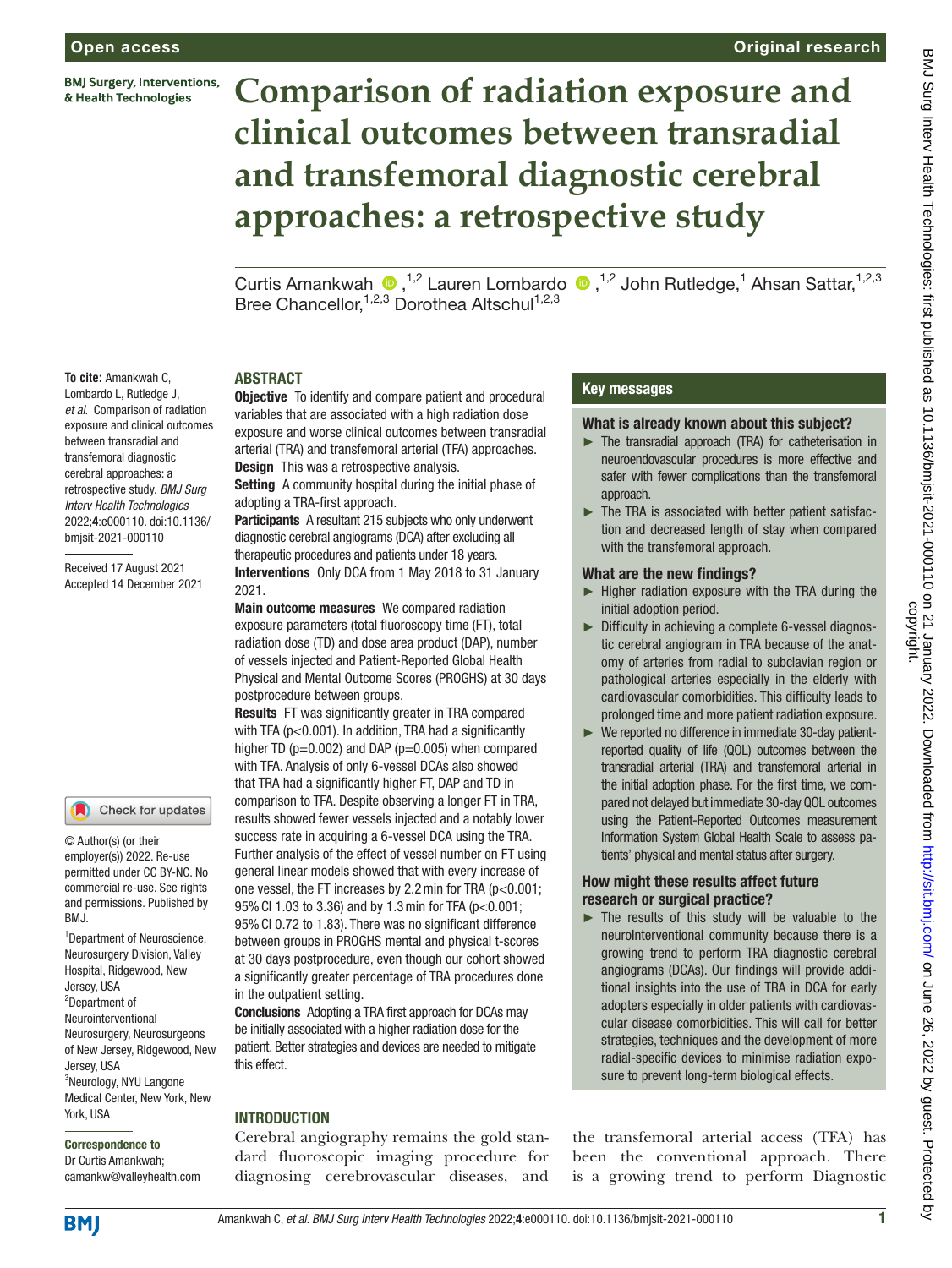Cerebral angiogram (DCA) using the transradial arterial access (TRA) due to recent data demonstrating improved outcomes with decreased complications,<sup>1-5 [6](#page-6-1) 78</sup> hence a safer and more feasible alternate technique.

Despite these advantages, TRA has also been shown to be associated with longer procedural and fluoroscopy times (FTs), with increased exposure to radiation in both cerebral<sup>349</sup> and coronary<sup>10 11</sup> angiography studies. Efforts to minimise radiation exposure are of paramount importance because of the potential for biological effects, including skin injuries and radiation-induced cancers. $12$ The parameters affecting the patient radiation dose exposure and the clinical consequences are the duration of the procedure, operator experience, catheters and devices used, independent patient and vascular characteristics (lesions or anatomic variants) as well as the type of vascular approach (TRA and TFA).<sup>13</sup> However, the studies comparing TRA versus TFA approaches have not been comprehensive and have mostly only evaluated the absorbed radiation dose as a secondary outcome variable. Also, data on quality of life (QOL)/patient satisfaction in previous studies<sup>2 5 14</sup> has been limited to postprocedure complication rate and recovery time. In our study, we chose a globally accepted patient reported QOL outcomes scale and to our knowledge, no prior study has also analysed and compared patient-reported QOL outcomes between these two approaches at 30 days postprocedure.

This study will also seek to identify patient and procedural variables that are associated with a high radiation dose exposure and worse clinical outcomes, which will be valuable to neurointerventionalists when transitioning from TFA to a TRA.

## **METHODS**

## Study design and patient selection

The study was conducted retrospectively at a community hospital from 1 May 2018 to 31 Januar 2021. All data were collected from the patients' electronic medical records. DCAs were performed by three neurointerventional surgeons during the initial phase of adopting a TRA-first approach. To be included in the study sample, patients had to be eighteen years of age or older, have 30 days clinical follow-up information available, and be performed on the Siemens Artis Q biplane fluoroscopy machine. We excluded all therapeutic interventions (n=263), and from the remaining DCA-only cohort, we also excluded cases that were lost to follow-up (n=76) and cross-over cases (n=3). The final analytical sample consisted of 215 patients accounting for these inclusion and exclusion criteria. Of the 215 patients, there were 66 patients (30.7 %) who underwent TRA DCA and 149 patients (69.3%) who underwent transfemoral DCA.

## Variables of interest and statistical analysis

Baseline sociodemographic factors analysed are listed in [table](#page-2-0) 1. The primary variables compared included Real-Time Radiation exposure parameters which were

as follows: FT in minutes, dose area product (DAP) in microGym2 and total radiation dose in mGy as recorded by Siemens Artis Q. The number of vessels successfully accessed and injected, and 3-dimensional rotational angiography cases were also surveyed. A second radiation exposure comparative analysis was performed among patients who received a complete 6-vessel DCA. Patient-Reported Global Health Physical and Mental Outcome Scores (PROGHS) at 30 days postprocedure were also compared between approaches. Lastly, a general linear modelling was performed to analyse the effect of access route (TRA vs TFA) on radiation exposure and patientreported outcomes. Each model was also adjusted for cardiovascular disease status (CVD-hypertension, congestive heart failure, atrial fibrillation, coronary artery disease) (present vs absent), 3D status, patient care type (outpatient vs inpatient), patient age at time of procedure and number of vessels.

We used median, IORs and percentages when appropriate for the outcomes variables and patient's characteristic description. Group differences were compared using the Pearson  $\chi^2$  or Fisher's exact test for categorical variables, or the Student's t-test or the Mann-Whitney U test for continuous variables. Data that were not normally distributed were analysed using non-parametric tests. General linear models were used to analyse the effects of variables on primary outcomes. P values of 0.05 or less were considered statistically significant. Statistical Package performed statistical analysis for the Social Sciences (SPSS V.20.0, from SPSS.

The data supporting the conclusions of this manuscript will be made available by the authors, without undue reservation to any qualified researcher.

# Procedural protocol

# TRA and TTFA for DCA

For TRA and TFA a 5 F sheath and diagnostic catheter was used (Terumo Glidecath used for TRA). Access was obtained either manually or via ultrasound guidance. A 6-vessel DCA procedure was performed in cases (n=111), which included intracranial imaging and catheterisation of right and left vertebral artery, right and left internal carotid artery, right and left external carotid artery. Threedimensional arteriography cases (n=118) were separated from the native fluoroscopy. Amount of magnified views was at the discretion of the physician and for this purpose was not counted separately.

## Radiation dose exposure measurements

All procedures in this study were performed using the Biplane Siemens Artis Q catheterisation laboratory (Siemens Healthcare, Germany) only to eliminate the effect of influencing factors like system characteristics. A standard fluoroscopy and acquisition protocol was typically used for procedures and every effort was routinely made to reduce radiation exposure.

The following real time radiation dose exposure parameters were measured; DAP, which reflects both the dose of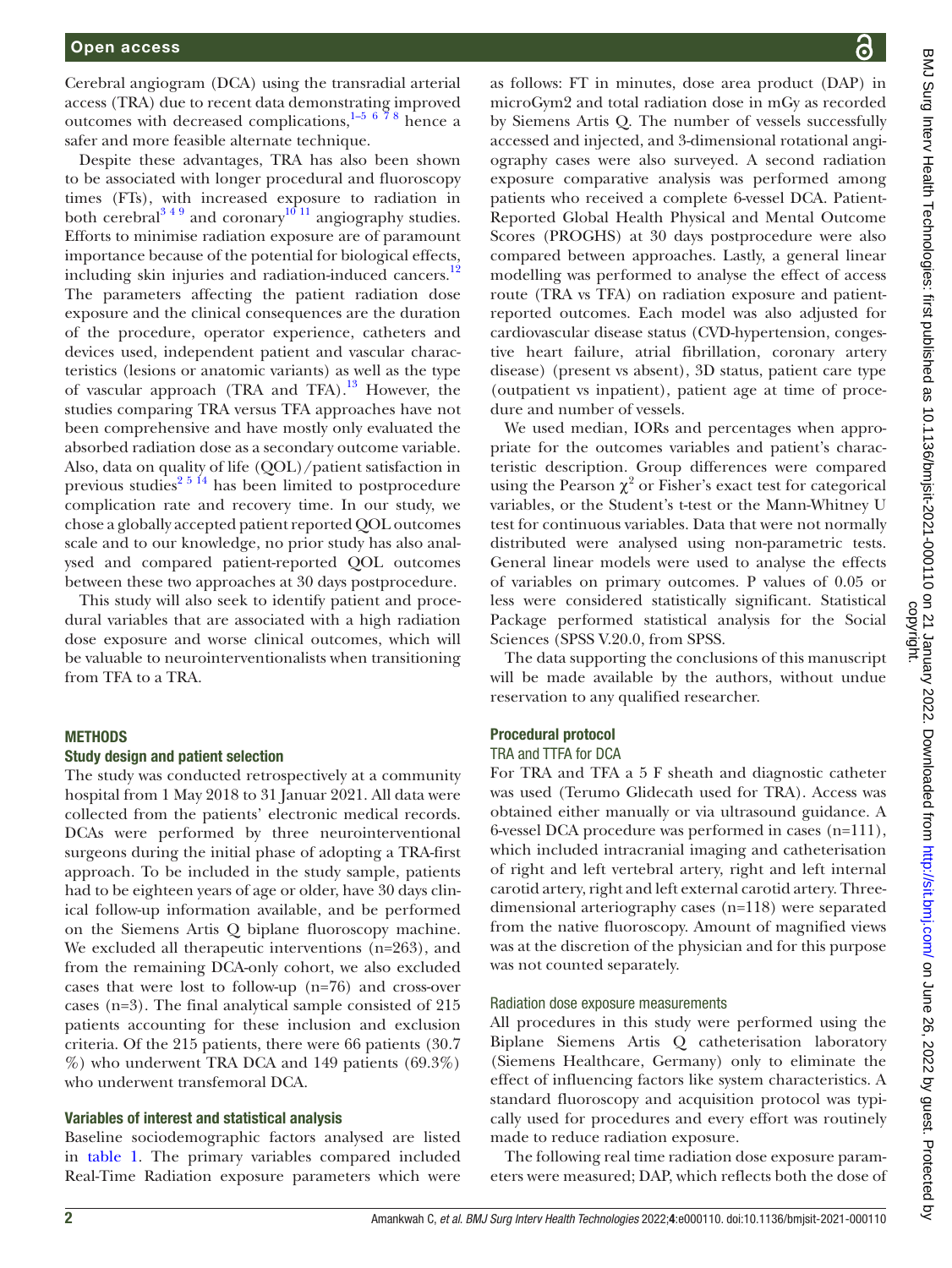<span id="page-2-0"></span>

| Baseline sociodemographic information<br><b>Table 1</b> |                      |              |               |         |  |  |
|---------------------------------------------------------|----------------------|--------------|---------------|---------|--|--|
|                                                         |                      | TRA (n=66)   | TFA (n=149)   | P value |  |  |
| Gender                                                  | Male                 | (29) 43.9%   | $(63)$ 42.3%  | 0.88    |  |  |
|                                                         | Female               | (37) 56.1%   | (86) 57.7%    |         |  |  |
|                                                         |                      |              |               |         |  |  |
| Median age                                              |                      | 62 (44-70)   | 58 (49.5-68)  | 0.92    |  |  |
|                                                         | $\geq 65$            | $(25)$ 7.9%  | (49) 32.9%    | 0.53    |  |  |
|                                                         | < 65                 | $(41)$ 62.1% | $(100)$ 67.1% |         |  |  |
|                                                         |                      |              |               |         |  |  |
| Ethnicity                                               | Hispanic and African | (11) 16.7%   | $(24)$ 16.1%  | 0.99    |  |  |
|                                                         | White                | (55) 83.3%   | (125) 83.9%   |         |  |  |
|                                                         |                      |              |               |         |  |  |
| Smoking                                                 | Current              | $(9)$ 13.6%  | $(16)$ 10.7%  | 0.78    |  |  |
|                                                         | Former               | $(26)$ 39.4% | $(57)$ 38.3%  |         |  |  |
|                                                         | Never                | $(31)$ 47.0% | $(76)$ 51.0%  |         |  |  |
|                                                         |                      |              |               |         |  |  |
| <b>Alcohol Hx</b>                                       | Casual               | $(15)$ 22.7% | $(26)$ 17.4%  | 0.13    |  |  |
|                                                         | Never/rare           | (42) 63.6%   | (113) 75.8%   |         |  |  |
|                                                         | Abuse/freq           | $(9)$ 13.6%  | $(10)$ 6.7%   |         |  |  |
|                                                         |                      |              |               |         |  |  |
| <b>CVD</b>                                              | Present              | (38) 57.6%   | $(90)$ 60.4%  | 0.76    |  |  |
|                                                         | None                 | $(28)$ 42.4% | (59) 39.6%    |         |  |  |
|                                                         |                      |              |               |         |  |  |
| <b>Diabetes</b>                                         | Present              | $(8)$ 12.1%  | (16) 10.7%    | 0.82    |  |  |
|                                                         | None                 | (58) 87.9%   | (133) 89.3%   |         |  |  |
|                                                         |                      |              |               |         |  |  |
| PT Care type                                            | In PT                | $(12)$ 18.2% | $(63)$ 42.9%  | 0.001   |  |  |
|                                                         | Out PT               | (54) 81.8%   | (84) 57.1%    |         |  |  |

CVD, cardiovascular diseases; DM, diabetes mellitus; Freq, frequently; Hx, history; N, number; PT, patient; TFA, transfemoral arterial; TRA, transradial arterial.

radiation administered from planes and the area on the patient it is administered to (ie, DAP=dose× area and is independent of distance to the source, total DAP=DAP obtained in plane A+DAP obtained in plane B). DAP is a continuous variable measured in microgray metre squared ( $\mu$ Gym<sup>2</sup>). Other radiation dose parameters were FT measured in minutes, which reflects the length of time the patient and operator are exposed to radiation; and total radiation dose (TD) administered from the angiography system measured in milligray (mGy). In calculation of measured DAP, FT and TD, the Artis Q angiography system uses several factors such as X-ray parameters (collimation size, focus-to-skin distance, catheter table position and angle view of image intensifier), patient size (height and weight) and position (defined by the location of the tabletop).

After procedure, the exam protocol including patient demographics, procedure details, generated images and parameters of radiation exposure (automated measurements obtained from built-in software in the Siemens cardiac angiography system) were uploaded into our

Electronic Medical Records system (Meditech). An imaging technology specialist calibrates the device quarterly and checks for accuracy to ensure reliability as part of annual compliance tests.

## Clinical outcome variables acquisition

As part of standard clinical protocol, patients completed the Global Health Scale (GHS) assessments by hand or interview at 30 days (target 28–45 days). Patient responses to each of the ten GHS items were scored on a scale from 1 to 5 (1=poor, 2=fair, 3=good, 4=verygood, 5=excellent).

These raw scores converted to a Global Mental Health (GMH) score and a Global Physical Health (GPH) score, each using four GHS items that pertained to mental or physical health. The t-scores ranged from 21.2 to 67.7 for GMH scores and 16.2–67.7 for GPH scores. A higher t-score indicated a better outcome. The average t-score for the general population of the United States is 50. Respondents who fall within one SD of the mean will score a GMH t-score in the range of 41.1–59 or a GPH t-score within the range of 42.3–57.7. The questionnaires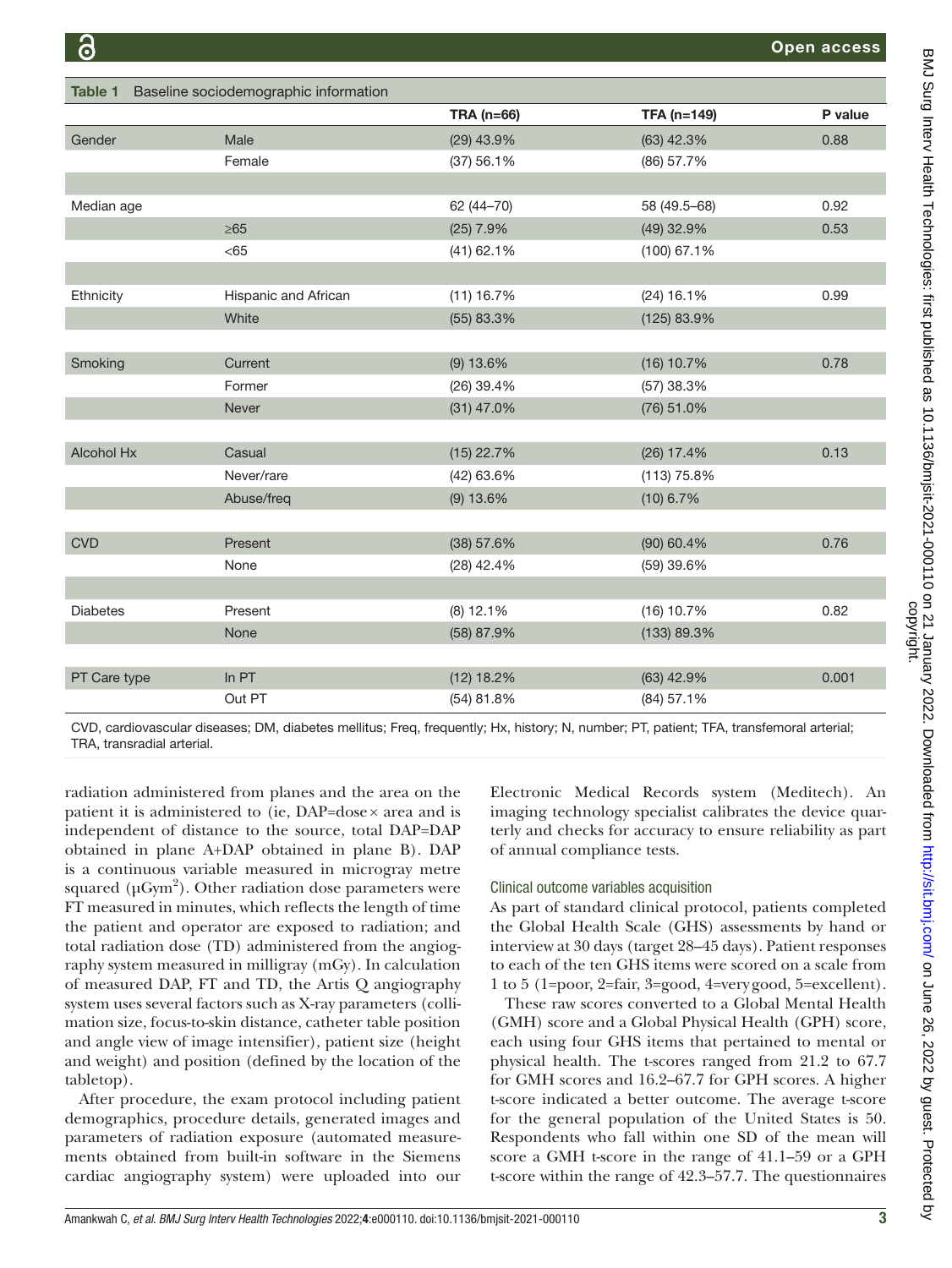<span id="page-3-0"></span>

| Open access                                                                            |                        |                      | 6       |  |  |
|----------------------------------------------------------------------------------------|------------------------|----------------------|---------|--|--|
|                                                                                        |                        |                      |         |  |  |
| Table 2 Radiation exposure and clinical outcome variables comparison in TRA versus TFA |                        |                      |         |  |  |
|                                                                                        | <b>TRA (n=66)</b>      | TFA (n=149)          | P value |  |  |
| FT.                                                                                    | $17.2(11.8 - 22.1)$    | $10.5(8.7 - 14.4)$   | < 0.001 |  |  |
| <b>DAP</b>                                                                             | 3323.6 (2291.5-4658.8) | 2442 (1702.4-3558.1) | 0.005   |  |  |
| <b>TD</b>                                                                              | 298.5 (208.3-413.0)    | 220.3 (149.7-306.7)  | 0.002   |  |  |
| Median # Vessels                                                                       | $5(4-6)$               | $6(4-6)$             | 0.12    |  |  |
| $1 - 5$                                                                                | (38) 57.6%             | $(66)$ 44.3%         | 0.08    |  |  |
| 6                                                                                      | $(28)$ 42.4%           | $(83)$ 55.7%         |         |  |  |

#, number; 3D, three dimensions; DAP, dose area product; FT, fluoroscopy time; M, mental; P, physical; TD, total dose; TFA, transfemoral access; TRA, transradial access; TS, T Score.

TS P 50.8 (42.3–57.7) 50.8 (42.3–57.7) 50.8 (44.9–57.7) 50.8 (44.9–57.7) TS M 53.3 (45.8–56) 50.8 (45.8–59) 0.75 3D (39) 59.1% (79) 53% 0.46

No 3D (27) 40.9% (70) 47%

provided to the subjects were in English and we excluded anyone who did not complete a 30-day questionnaire.

#### RESULTS

The patients' sociodemographic information along with their clinical status and patient care type are shown in [table](#page-2-0) 1. There were no significant differences between TRA and TFA groups in gender distribution, smoking and alcohol consumption, comorbid conditions and ethnicity ( $p > 0.05$ ).

FT was significantly greater in TRA compared with TFA (17.2min vs 10.5min; p<0.001). In addition, TRA had a significantly higher total dose (298.5 mGy vs 220.3 mGy; p=0.002) and DAP (3323.6  $\mu$ Gym<sup>2</sup> vs 2442  $\mu$ Gym<sup>2</sup>; p=0.005) when compared with TFA ([table](#page-3-0) 2, [figure](#page-3-1) 1). Analysis of only 6-vessel DCAs also showed that TRA had a significantly higher FT, DAP and TD in comparison to TFA ([table](#page-4-0) 3). Despite observing a longer FT in TRA,



<span id="page-3-1"></span>Figure 1 Comparison of radiation exposure (FT, DAP and TD) in TRA versus TFA. DAP, dose area product; FT, fluoroscopy time; TD, total dose, TFA, transfemoral access; TRA, transradial arterial access.

results showed lesser median number of vessels injected in TRA technique (TRA vs TFA; 5 vs 6, p=0.12), and a notably lower success rate in acquiring a 6-vessel DCA (TRA vs TFA;  $42.4\%$  vs  $55.7\%$ , p=0.08) using the TRA technique ([table](#page-3-0) 2).

We performed a general linear model ([figure](#page-4-1) 2) to understand better the relationship between FT and other measured variables such as vessel number and age [\(figure](#page-4-1) 2). With every increase of 1 vessel, the FT increased by 2.2min for TRA (p<0.001; 95%CI 1.03 to 3.36) and by 1.3min for TFA (p<0.001; 95%CI 0.72 to 1.83). In TRA patients, there was no statistically significant relation between FT and Age, but in TFA patients every 1-year increase in age increased mean FT by  $0.17 \text{min}$  (p<0.001; 95%CI: 0.11 to 0.24) as seen in [figure](#page-4-1) 2. The adjusted model (for CVD status, 3D status, inpatient vs outpatient care, patient age, and number of vessels) also showed that on average, FT is 6.01min longer for the TRA patients (95%CI 4.31 to 7.71min), and total dose is 59.1 mGy higher for the TRA patients (95% CI 6.89 to 111.31 mGy).

Our comparative analysis also showed that younger patients (<65 years) regardless of approach had more complete 6-vessel DCAs comparing to older patients (p<0.05, [figure](#page-4-2) 3). Our final comparative analysis between 6 vessel DCA and <6vessel DCA showed more comorbid CVDs in <6v DCAs ([figure](#page-4-2) 3, CVDs in 6vessel DCA vs <6 vessel DCA;  $53\%$  vs  $69\%$ ,  $p<0.05$ ). The percentages of patients who received 3D were not significantly different between TRA and TFA groups, as seen in [table](#page-3-0) 2. Overall, the highest radiation exposure was recorded in older patients who underwent 3D TRA angiogram, and lowest seen in younger patients who underwent TFA without 3D.

There was no significant difference between groups in PROGHS mental and physical t-scores at 30 days postprocedure, even though our cohort showed a significantly greater percentage of TRA procedure done in the outpatient setting. (Outpatient care, TRA vs TFA; 81.8% vs 57.1%, p=0.001) [\(table](#page-2-0) 1).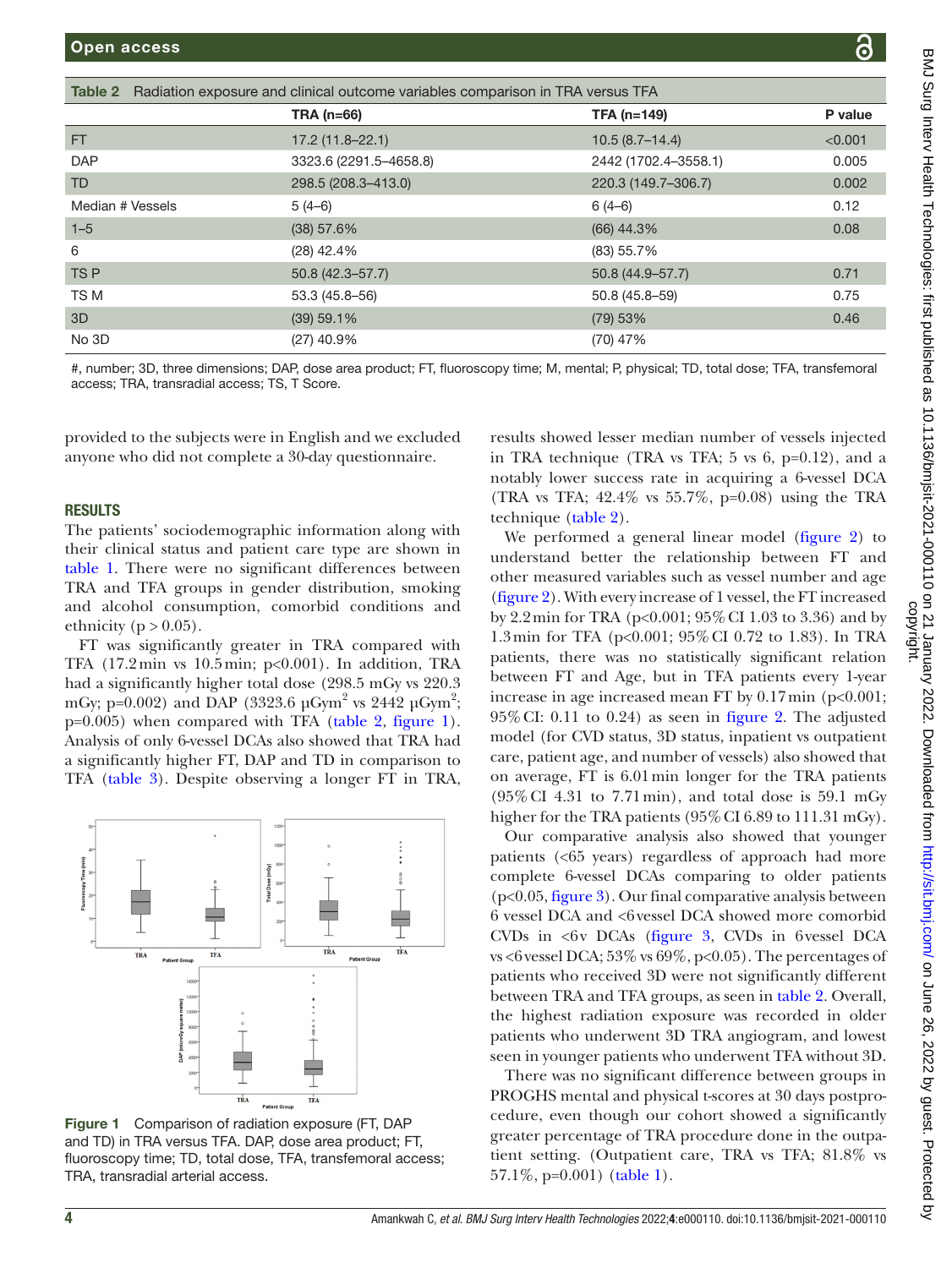<span id="page-4-0"></span>

| Table 3    | TRA versus TFA in 6-vessel DCA (radiation exposure and age comparison) |                      |         |  |  |
|------------|------------------------------------------------------------------------|----------------------|---------|--|--|
|            | <b>TRA</b>                                                             | TFA                  | P value |  |  |
| <b>FT</b>  | 19.1 (15.28–23.2)                                                      | $11(9.3-14.4)$       | < 0.001 |  |  |
| <b>DAP</b> | 3978.5 (3123.03-4713.75)                                               | 2604 (1938.5-3603.8) | 0.001   |  |  |
| TD         | 317.65 (251.5-455.6)                                                   | 224.5 (168.5–302)    | 0.001   |  |  |
| Age        | 47 (38.8–59.5)                                                         | 53 (46-64)           | 0.056   |  |  |

DAP, dose area product; DCA, diagnostic cerebral angiogram; FT, Fluoroscopy time; TD, total dose; TFA, transfemoral access; TRA, transradial access.

#### **DISCUSSION**

The TRA approach for neuroendovascular procedures has continued to gain traction over the past several years. Recent neurointerventional and cardiointerventional studies $^{15}$ <sup>16</sup> have reported higher patient and operator preference for TRA over TFA because of a wide array of benefits, including reductions in access site-related morbidity, length of stay, major bleeding and shorter time to ambulation.<sup>1-5 10 11</sup> However, a drawback finding in our study about patient radiation dose exposure during the initial TRA-adoption phase offers an additional perspective to TRA and TFA comparative studies.

In our first comparative analysis, TRA was found to be associated with a significantly higher radiation exposure than in TFA. In our study, we only analysed diagnostic



No significant correlation between FT and age

<span id="page-4-1"></span>*TFA*- With every increase of 1 vessel, mean fluoroscopy time increases by 1.3 minutes (95% CI: [0.72 – 1.83]).<br>-With every one-year increase in age, mean fluoroscopy time increases by 0.17 minutes (95% CI: [0.11 –  $0.241$ 

Figure 2 General linear modelling comparing effects of age and vessel number on FT in TRA and TFA.TRA—with every increase of 1 vessel, mean fluoroscopy time increases by 2.2min (95%CI 1.03 to 3.36). No significant correlation between fluoroscopy time and age. TFA—with every increase of 1 vessel, mean fluoroscopy time increases by 1.3min (95%CI 0.72 to 1.83). with every 1-year increase in age, mean fluoroscopy time increases by 0.17min (95%CI 0.11 to 0.24). FT, fluoroscopy time; TFA, transfemoral arterial access; TRA, transradial arterial access.

angiograms and excluded therapeutic interventions to eliminate the complexity of treatment procedures which prolonged procedure and FT. This study was also performed during our institution's transition to a 'radial



<span id="page-4-2"></span>Figure 3 Variables affecting radiation Exposure. Graph demonstrating that age can affect the number of vessels catheterised, with a relative disadvantage of higher radiation dose in TRA. Highest radiation exposure was recorded in older patients with<6 vessels injected (with comorbid CVD) who underwent TRA. Comorbid CVD and Age affecting higher FT in <6 vessel DCA in comparison to 6-vessel DCA.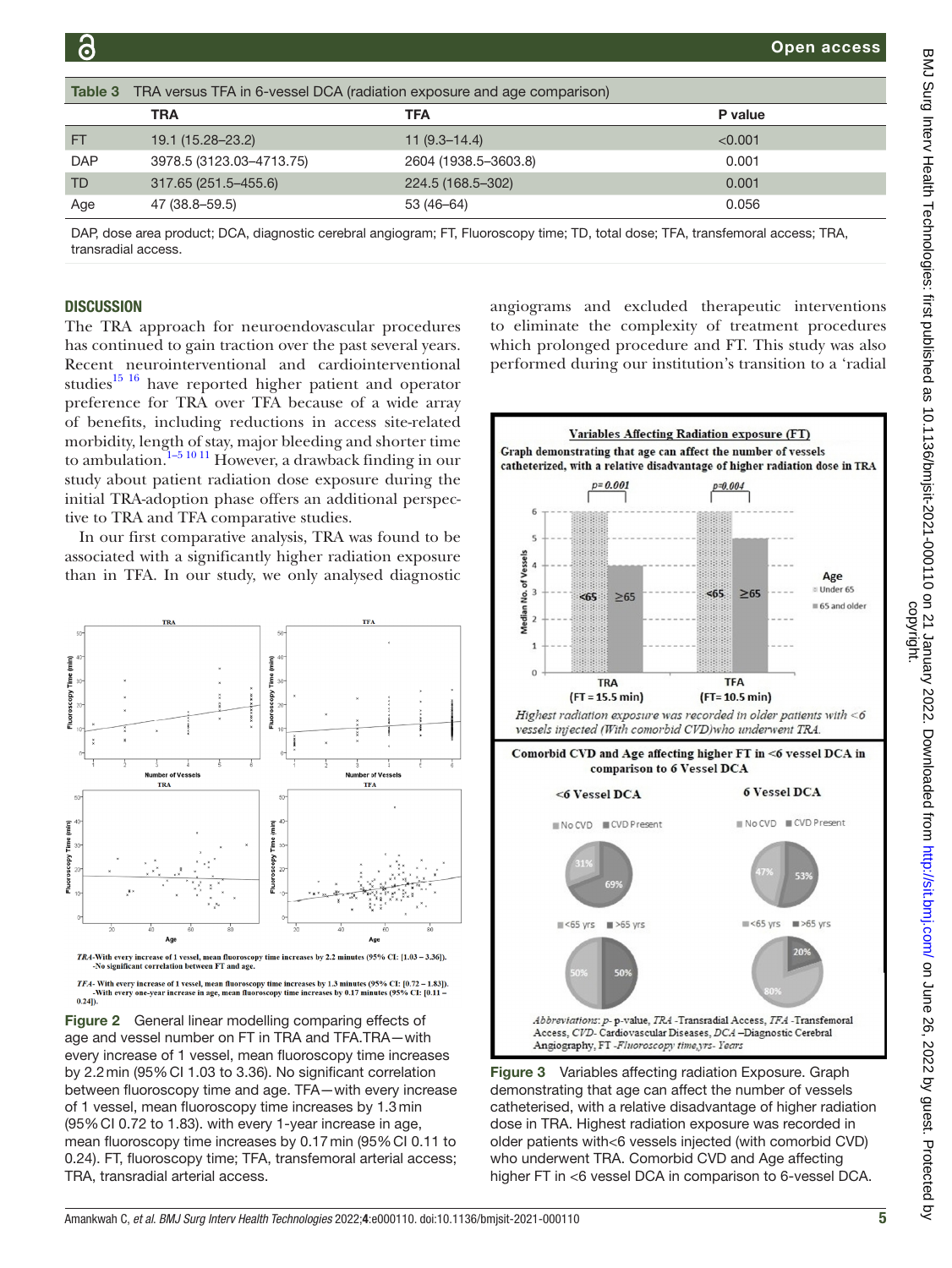first' practice. Similar higher FT in TRA have been reported in comparative studies that analysed FT as a secondary variable, $39$  and others that analysed both diagnostic and therapeutic procedures together.<sup>4 9</sup> A possible explanation for this finding is the steep learning curve which remains a significant challenge for experienced Neuroin-terventionalists trained initially with TFA.<sup>2 17-19</sup> <sup>[20](#page-6-10)</sup> We did not study if there is a learning curve but it is presumed from these reports that after performing 30–50cases it can be overcome with a significant decrease in FT and improved injection success rate.

Another contributing factor was the catheters used by the initial adopters in our study which were not specif-ically designed for the TRA. A recent national survey<sup>[2](#page-6-7)</sup> reported that neurointerventionalists would prefer modified and improved tools designed specifically for TRA, mostly because of the technical and intraoperative challenges resulting from aforementioned comorbidities, and anatomical variants associated with the transradial route<sup>13</sup> ultimately leading to increased vascular access time.

We explored other (confounding) variables that affected FT. Considering age as one of the factors described in previous studies,  $341321$  we performed an additional comparative analysis in the TRA group between the elderly (>65) and younger (<65) patients. We discovered that it may be more challenging in attaining a predefined complete 6-vessel DCA in the elderly compared with their younger counterparts with a significant increase in radiation exposure as well. Our analysis also pointed to higher cardiovascular comorbidities in the elderly as another contributing factor. Other studies<sup>[3 13 21](#page-6-3)</sup> have also demonstrated age as a predictor of failed TRA because of associated sicknesses and higher incidences of pathologic/ tortuous vessel morphology in the elderly (>65years). However, it remains unclear from our study whether better techniques and tools could have led to a complete 6-vessel DCA regardless of atherosclerosis or other pathological factors.

With the number of vessels being a confounder in the elderly population affecting FT, we performed several analyses to establish this relationship. We first compared the 6-vessel DCA cohort to a less tha 6-vessel DCA which showed a greater percentage of patients in the less than 6-vessel cohort being older (>65years) with comorbid CVD and a corresponding higher FT. Furthermore, linear modelling [\(figure](#page-4-1) 2) showed that with every increase of 1 vessel the FT was a minute greater in TRA comparing to TFA. To our knowledge, no prior study has examined the relationship between these confounders affecting radiation exposure.

We reported that the type of vascular approach (TRA and TFA) did not affect the 30 days post-operative PROGHS QOL outcomes even though the majority of TRA approaches were performed in the outpatient setting [\(table](#page-2-0) 1). We chose to use the 10-item Patient-Reported Outcomes measurement Information System GHS because it is a well-known valid and reliable scale used in assessing and tracking the impact of healthcare

interventions in health and functional disability over time. This novel finding from our 30-day postprocedural PRO adds to previous literature<sup>1–5</sup> that only reported immediate QOL outcome with the TRA approach during the postoperative phase. These studies demonstrated a higher satisfaction rate with the radial approach mainly because of a shorter recovery time likely related to postprocedural comfort and reduced hospital stay. In our study, we did not report complication rates and cross-over cases (n=3) because first, they were too few, and second, they were not our main variables of interest in this study. Numerous previous studies have compared complications rates favouring the TRA approach.<sup>1–5 10 11</sup>

Our study has some limitations. First, our study has the inherent limitations of a retrospective study. Second, we did not include therapeutic procedures in this study. Third, we were unable to assess the learning curve because our analysis was performed during the initial TRA-adoption period. Fourth, our sample size was relatively low due to the following reasons. Patients who were lost to follow-up at 30 days were not included and that may have created a type of selection bias. Another limitation was that we excluded and did not analyse crossover cases from TRA to TFA which were only a few cases. Despite the low sample size, our results were still significant, and this speaks to the major difference in radiation dose exposure between TRA and TFA.

Our study had multiple unique strengths. First, we were able to use detailed sociodemographic and hospital data including many possible confounding variables (number of vessels successfully catheterised and 3D rotational angiograms) to complete a multivariate analysis in our study. Second, we focused on only diagnostic cerebrovascular procedures, which to our knowledge has not been reported in the literature to date for in-depth comparative radiation exposure parameters analysis. Third, all DCAs were performed with only the Biplane-Siemens Artis Q catheterisation lab. Fourth, we used widely accepted scales for functionality and overall global health in clinical outcomes analysis. Fifth, our broader inclusion criteria including age, comorbid conditions and preoperative diagnosis allowed for a more representative and generalisable sample in the setting of cerebrovascular diseases to limit selection bias.

The neurointerventionalist community largely agrees that TRA improves patient comfort, and overall there is no concern about TRA's safety for diagnostic or therapeutic interventions. However, the increased radiation dose exposure reported in our study is a substantial drawback. With the growing trend to perform TRA DCAs, future research should address better radiation dose reduction technical skills and strategies, and the development of more TRA-specific devices.

# **CONCLUSION**

Adopting a TRA for DCAs may be initially associated with longer procedure times and higher radiation dose